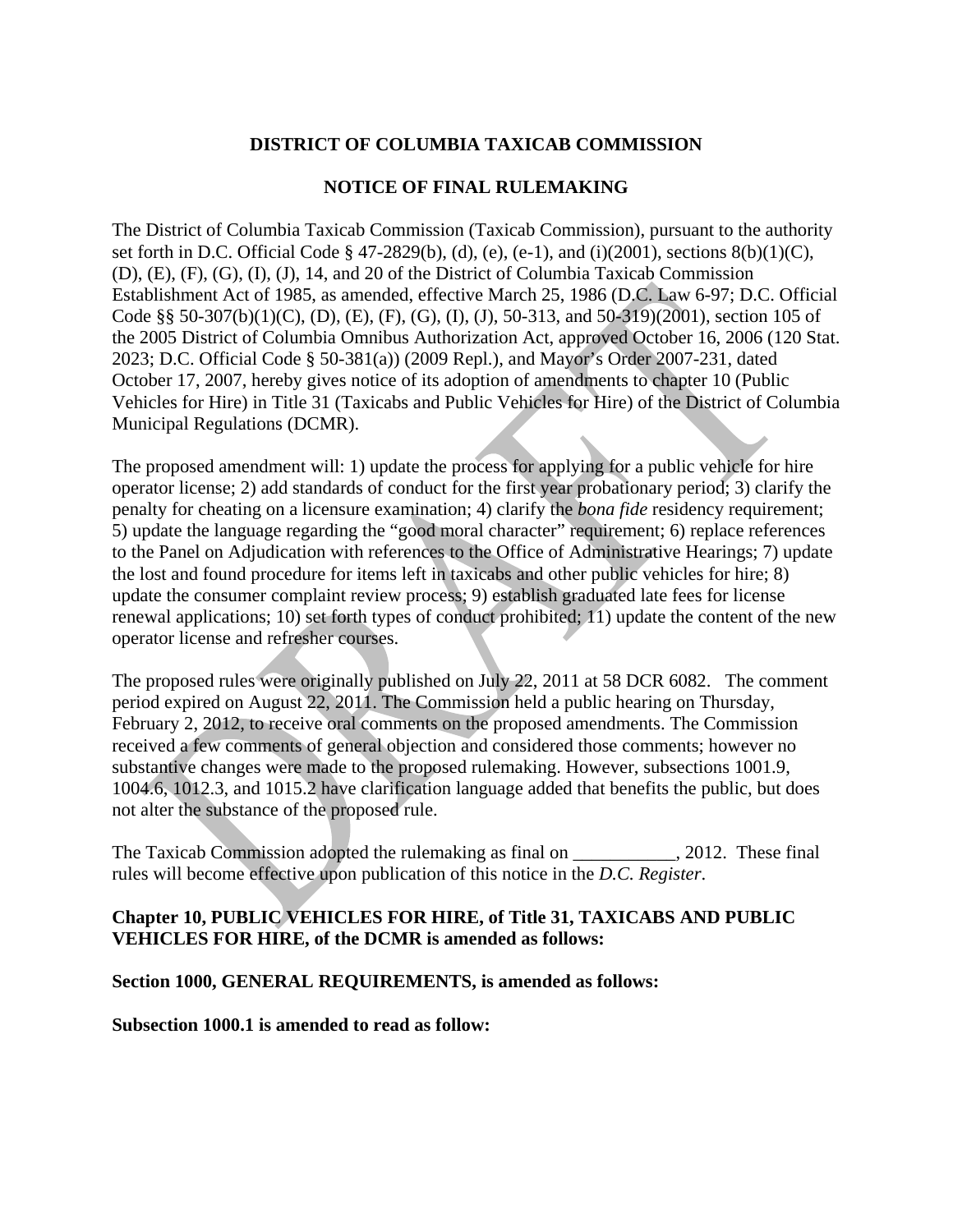1000.1 No person shall drive a public vehicle for hire in the District unless he or she has a valid operator identification license (Face Card) issued under the provisions of this chapter. A public vehicle for hire is any passenger vehicle for hire licensed in the District of Columbia including, but not limited to taxicabs and limousines.

### **Subsection 1000.8 is amended to read as follows:**

1000.8 Any person who violates a provision of this chapter shall, upon conviction, be subject to the fine or penalty as provided in section 1017.

### **Subsection 1000.9 is amended to read as follows:**

1000.9 Any order or act of the Chairperson shall, under the provisions of this chapter, be subject to review by the District of Columbia Office of Administrative Hearings. Application for review of any order or act shall be made in accordance with the rules prescribed by the District of Columbia Office of Administrative Hearings.

## **Section 1001, ELIGIBILITY FOR A HACKER'S LICENSE, is amended as follows:**

## **Subsection 1001.5 is amended to read as follows:**

1001.5 The Chairperson shall not issue a license under this chapter to a person who has a physical or mental disability or disease which might make him or an unsafe driver of a public vehicle for hire.

#### **Subsection 1001.6 is amended to read as follows:**

1001.6 The Chairperson shall not issue a license under this chapter to a person who has not successfully completed the operator education course and who has not successfully passed the written examination administered by the Commission.

## **Subsection 1001.8 is amended to read as follows:**

1001.8 The Chairperson shall not issue a license under this chapter to an employee of the Commission whose employment is concerned directly with the issuance of licenses to operate public vehicles for hire or enforcement of the laws, rules, and regulations related to the operation of motor vehicles or public vehicles for hire.

### **Subsection 1001.9 is amended to read as follows:**

1001.9 The Chairperson shall not issue nor renew a license under this chapter to a person who has not, immediately preceding the date of application for a license, been a bona fide resident living for at least one (1) year in the Metropolitan Area, and has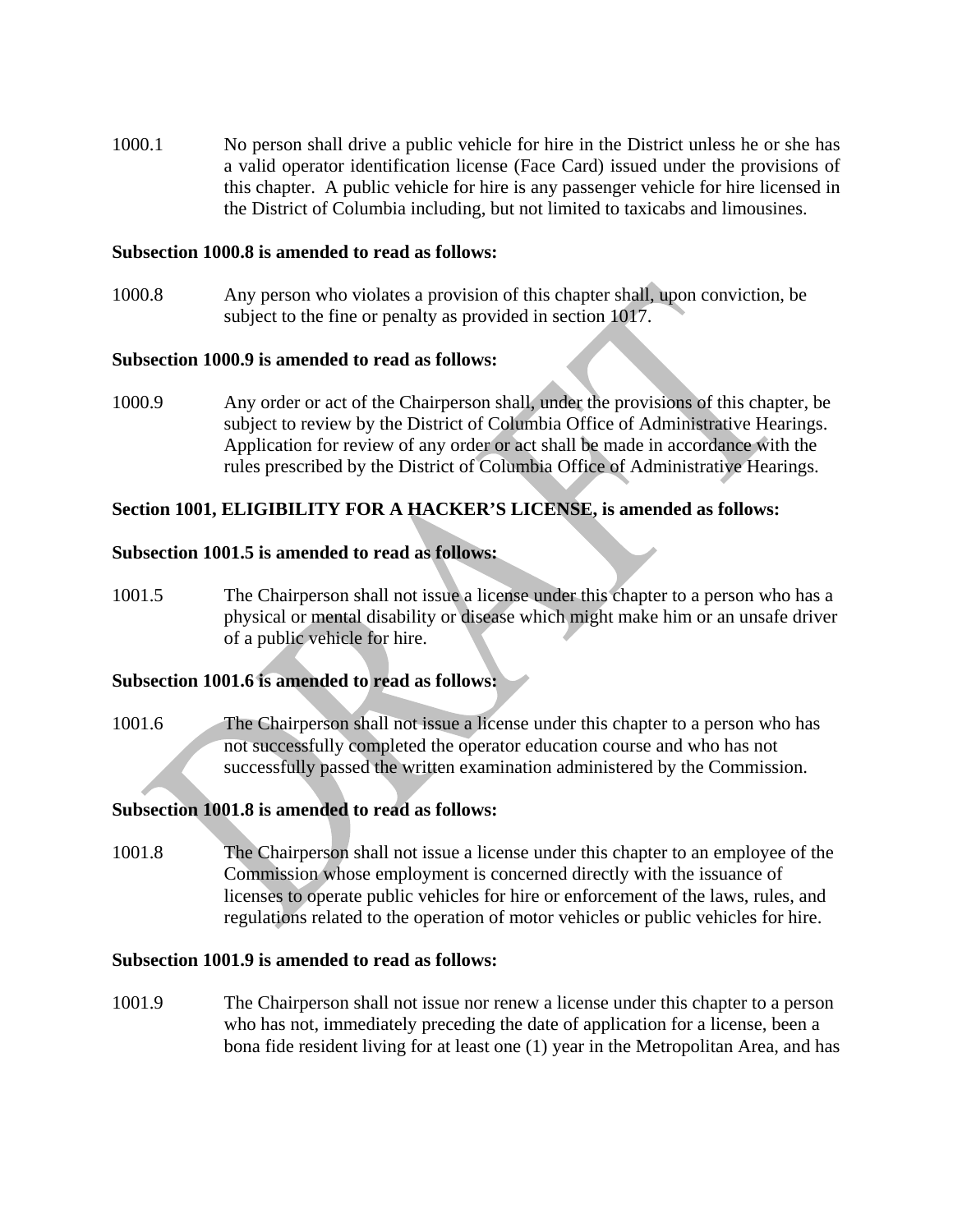not had at least one (1) year's driving experience as a licensed vehicle operator within the Metropolitan Area within that one (1) year period.

# **Subsection 1001.11 is amended to read as follows:**

1001.11 The Chairperson shall not issue nor renew a license under this chapter to a person who has been convicted of offenses against traffic regulations of the District of Columbia or any jurisdiction with a frequency or of such severity as to indicate a disrespect for traffic laws, that fact being established by the point system described in § 303 of title 18DCMR, or for a serious traffic offense or offenses which indicate a disregard for the safety of other persons or property. Applicants with eight (8) or more points on their license from any jurisdiction will not be issued a new or renewal license.

## **Subsection 1001.12 is amended to read as follows:**

1001.12 The Chairperson shall not issue nor renew a license under this chapter to a person who, in the judgment of the Chairperson, is not of good moral character, under the standards provided in § 1001.13 through 1001.15.

## **Subsection 1001.13 is amended to read as follows:**

- 1001.13 An applicant shall not be considered of good moral character if he or she is any of the following:
	- $(a)$  Is an alcoholic;
	- (b) Is addicted to the use of drugs;
	- (c) Is on parole or probation at the time of the filing of his or her application for a license, except as provided in § 1001.14.

# **Subsection 1001.14 is amended to read as follows:**

1001.14 Notwithstanding the provisions of § 1001.13, if an applicant is on parole or probation that arose out of a conviction other than those listed in § 1001.15, the parolee's or probationer's application may be considered for approval by the Chairperson if a letter from the appropriate parole or probation officer is submitted with the application affirmatively expressing his or her recommendation and support for the issuance of a hacker's license to the applicant.

## **Subsection 1001.15 is amended to read as follows:**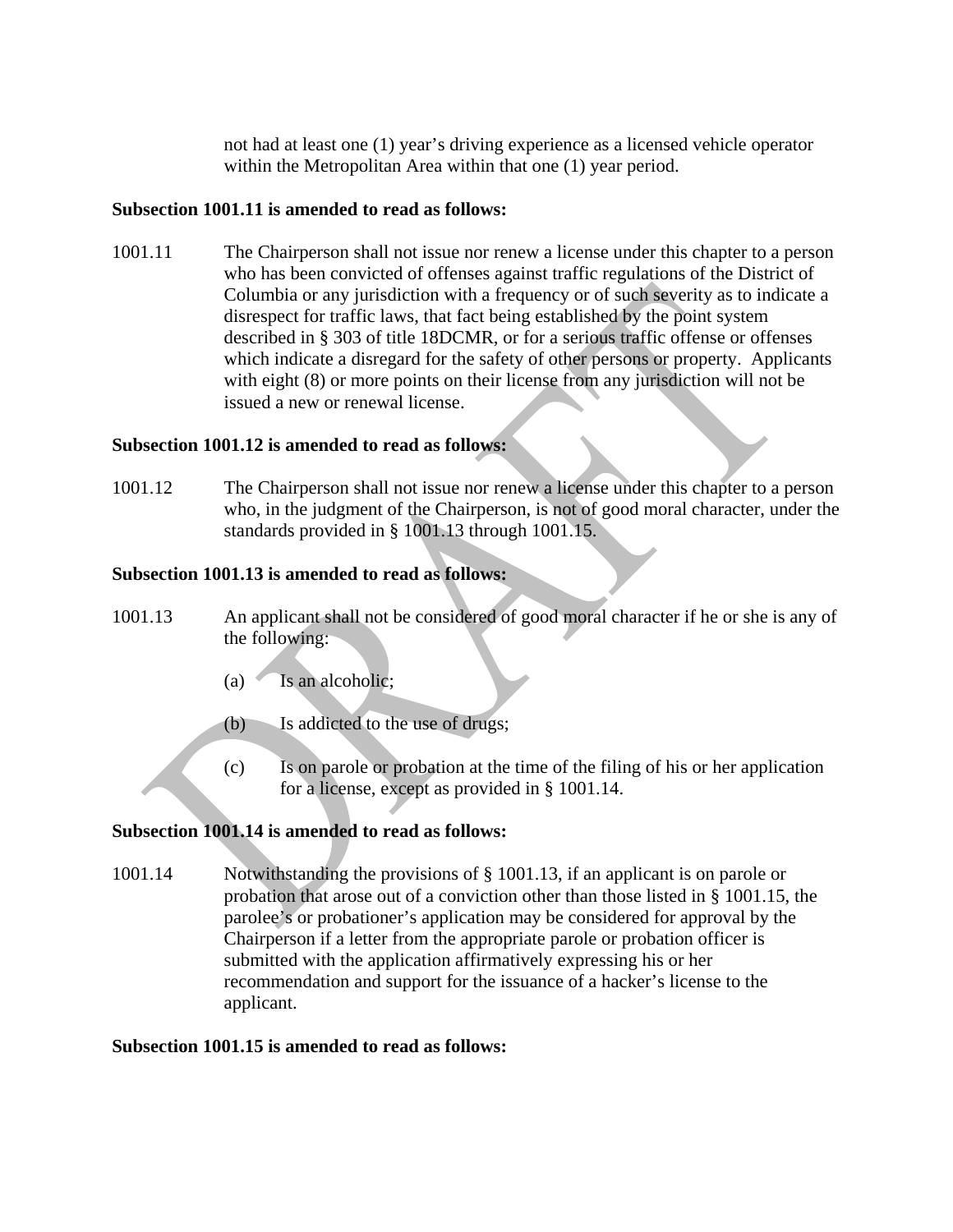- 1001.15 An applicant shall not be considered of good moral character if he or she has been convicted of or has served any portion of a sentence for the following crimes, or an attempt to commit any of the following crimes, within the three (3) years immediately preceding the filing of the application:
	- (a) Murder, manslaughter, mayhem, malicious disfiguring of another, abduction, kidnapping, burglary, theft, breaking and entering, robbery, or larceny;
	- (b) Assault with the intent to commit any offense punishable by imprisonment in the penitentiary;
	- (c) Assault on a hack inspector, police officer, or other government official, without regard to level of sentencing;
	- (d) A sex offense; or
	- (e) A violation of the narcotic laws, except simple narcotics possession without intent to distribute (misdemeanor) or possession of drug paraphernalia.

## **Section 1002 caption is amended to read as follows:**

# **Section 1002, APPLICATION FOR A HACKER'S LICENSE; FEES, is amended as follows:**

## **Subsection 1002.2 is amended to read as follows:**

1002.2 Each application shall set forth the applicant's full lawful name (including middle name, or names, if any and any other names by which the applicant has been known), date of birth, sex, social security number, residence, and other information that the Chairperson may require to determine the applicant's identity, competency, bona fide residency and eligibility, including a record of all criminal and traffic charges entered against the applicant in the District and elsewhere and local and federal income tax filings.

## **Subsection 1002.6 is repealed.**

## **Subsection 1002.7 is repealed.**

New subsections 1002.8 through 1002.12 are added to read as follows: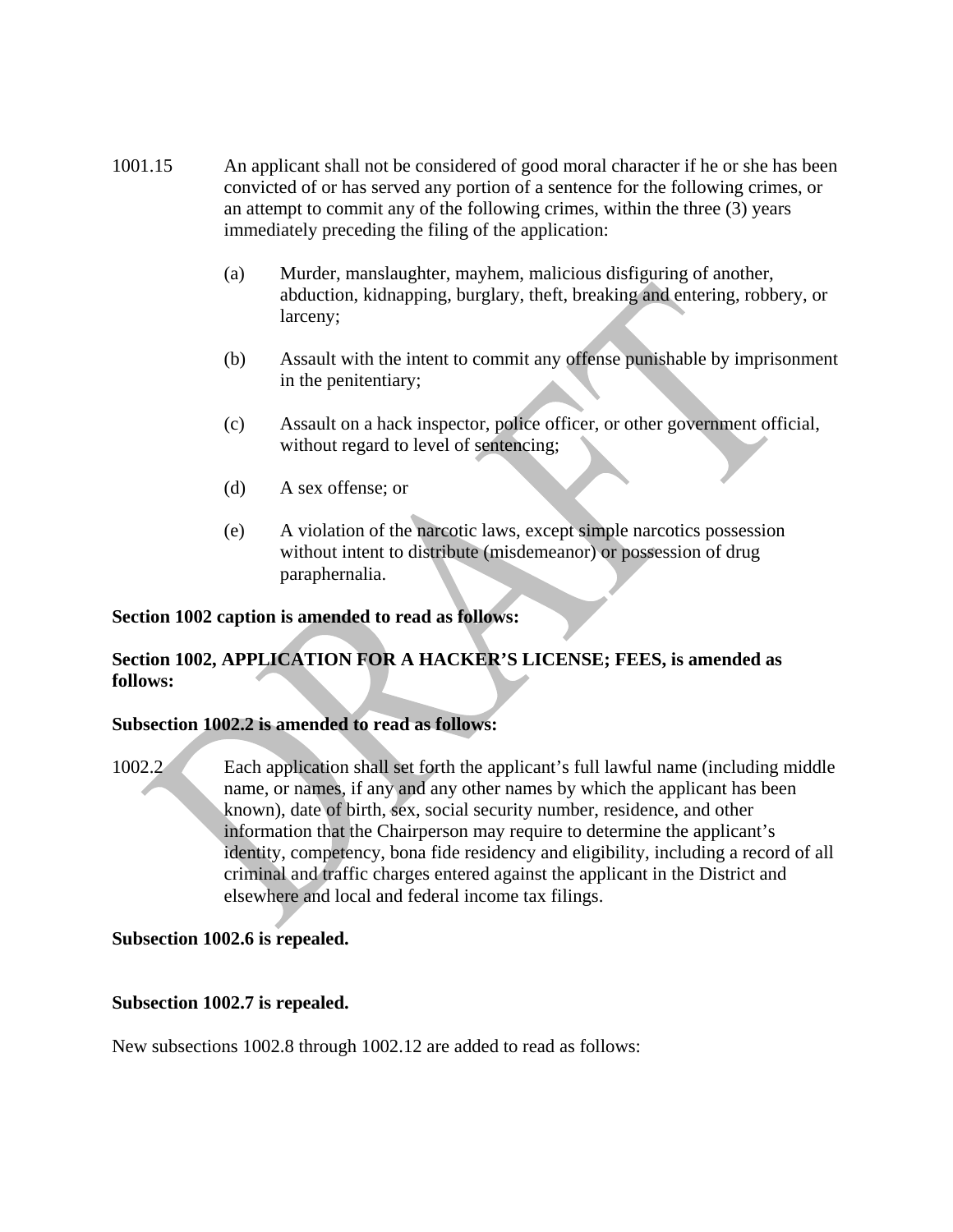| 1002.8 | The Chairman may retain a portion of the license fee, not to exceed twenty-five |
|--------|---------------------------------------------------------------------------------|
|        | percent (25%), for the administrative costs of processing applications that are |
|        | denied after intake and processing.                                             |

- 1002.9 A false statement made in the application may result in denial of application for licensure or subsequent suspension or revocation of the license once issued.
- 1002.10 A denial, suspension or revocation of hacker's license is subject to appeal to the Office of Administrative Hearings for disposition as a complaint, except that a denial for failure to successfully take and pass the written examination is not appealable.

## **Section 1003, HEALTH REQUIREMENTS, is amended as follows:**

### **Subsection 1003.1 is amended to read as follows:**

1003.1 Each application (including a renewal application) shall be accompanied by a certificate from a licensed physician who is a resident of the Metropolitan Area, certifying that, in the opinion of that physician, the applicant does not have any physical or mental disability or disease which might make him or her an unsafe driver of a public vehicle for hire.

## **A new subsection 1003.7 is added to read as follows:**

1003.7 A license shall not be issued, or renewed, under this chapter to a person who has a mental disability or disease that would negatively impact his or her ability to meet the requirements of this chapter with respect to the operation of a taxicab, unless he or she provides a certificate from a licensed physician who is a resident of the Metropolitan Area certifying that, in the opinion of that physician, the person's mental disability or disease, as may be currently treated, does not negatively impact his or her ability to meet the requirements of this chapter with respect to the operation of a taxicab. If the person's mental disability or disease, or his or her treatment, substantially changes during the period of licensure, he or she shall provide a re-certification from a physician who is a resident of the Metropolitan Area or shall immediately surrender his or her license to the Commission.

#### **A new subsection 1003.8 is added to read as follows:**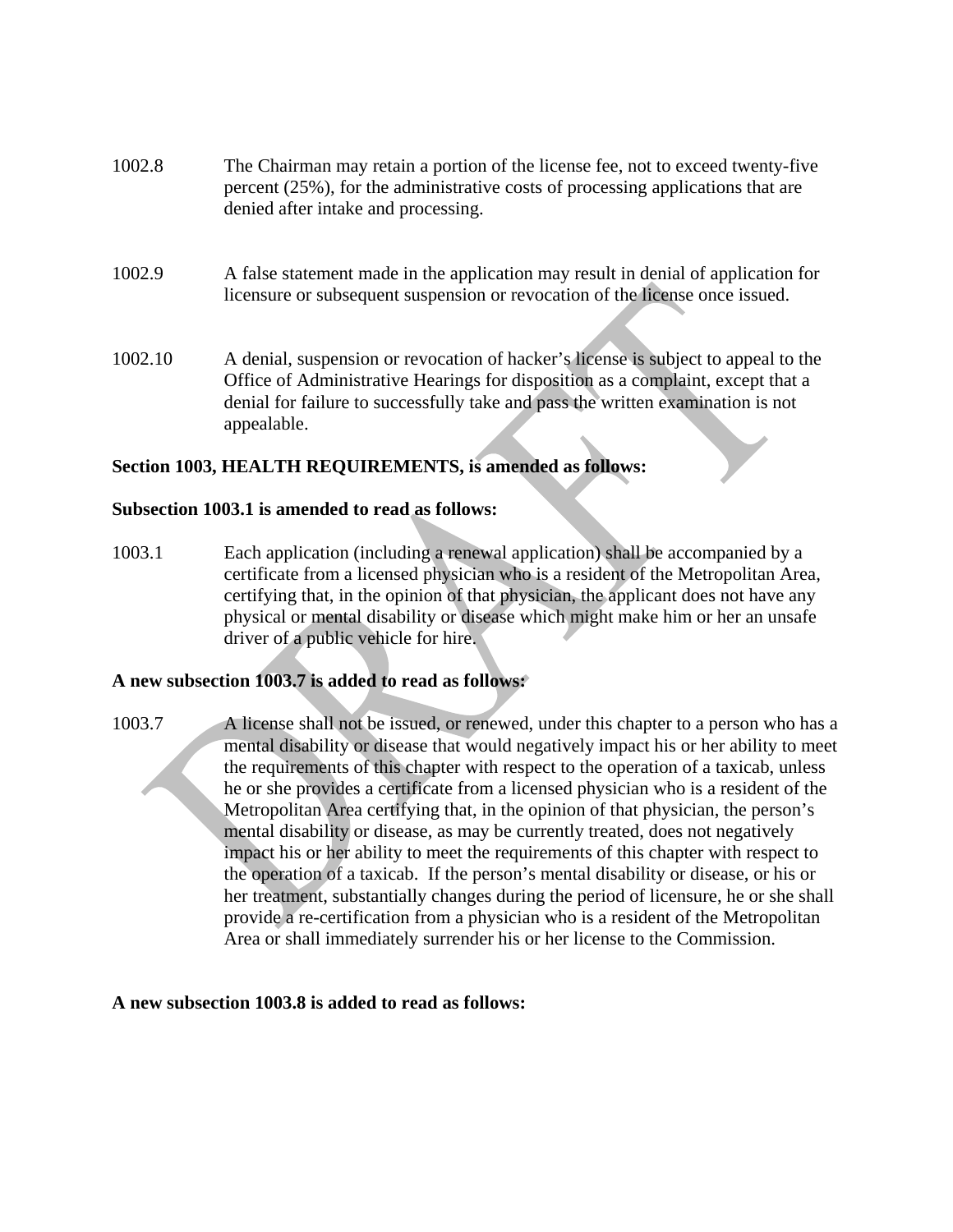1003.8 A driver may request an Exemption Certificate from the Commission that certifies that he/she suffers from a documented diagnosed medical condition, such as allergies, and which prevents him/her from traveling with such dogs or other animals. Without such Certificate a driver may NOT refuse to transport any passenger traveling with a small dog or other small animal. Certificate shall be on the form proscribed by the Commission and notarized by an appropriately licensed medical professional (i.e., general practitioner, allergist) The Certificate must be renewed at each license renewal.

## **Section 1004 is amended to read as follows:**

# **1004 INVESTIGATION AND EXAMINATION OF APPLICANTS**

- 1004.1 Upon receipt of an application for a hacker's license, the Chairperson shall investigate or cause to be investigated each applicant to verify the identity of the applicant and determine the competency, residency, fitness, and eligibility of the applicant for a license.
- 1004.2 The Chairperson shall require each applicant for a hacker's license to take a written examination.
- 1004.3 The examination shall test the applicant's knowledge in the areas including, but not limited to, familiarity with the Metropolitan Area, District of Columbia monuments and landmarks, customer service concepts, cultural sensitivity, disability accommodation requirements, and non-discrimination requirements.
- 1004.4 The examination shall also include any further physical and mental examination as the Chairperson finds necessary to determine the applicant's fitness to operate the type of vehicle for which application for a license is made.
- 1004.5 An applicant caught cheating or attempting to cheat on the examination shall be immediately expelled from the examination and disqualified from continuing the examination. The applicant's testing fee shall not be refunded. The applicant shall also be disqualified from re-applying for the examination for a period of not less than three (3) years. Disqualification for cheating on the licensure examination is not appealable.
- 1004.6 Upon successful completion of the operator education course and successful passage of the written examination administered by the Commission, an applicant shall have six (6) months from the date of the notification letter from the Commission [or unless otherwise stated in writing by the Commission], to file an application for licensure.

#### **Section 1005, ISSUANCE OF LICENSES, is amended as follows:**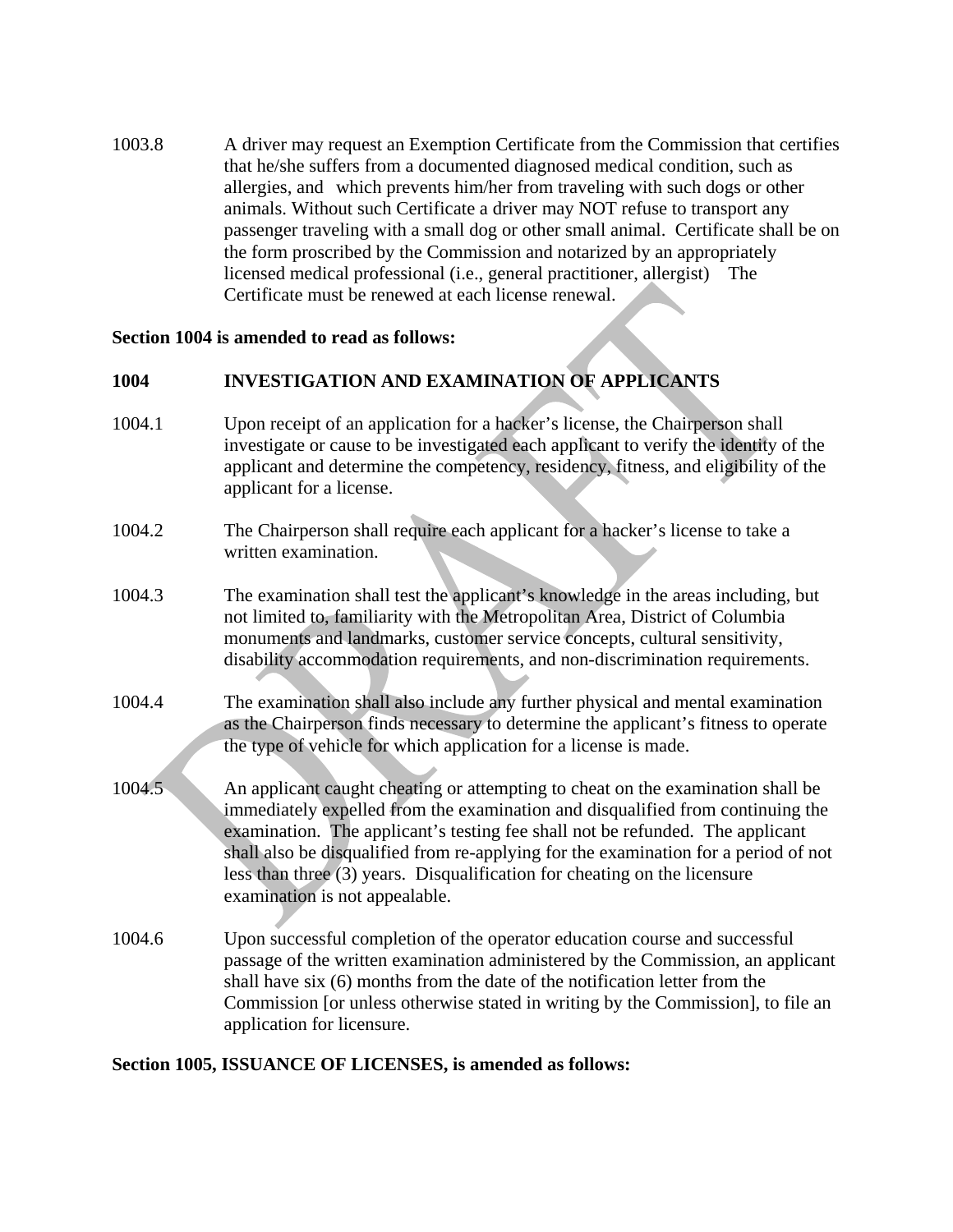### **Subsection 1005.2 is amended to read as follows:**

1005.2 The Chairperson shall collect the current license fee for each license issued.

#### **Subsection 1005.5 is amended to read as follows:**

1005.5 A person to whom a taxicab operator's license has been issued shall continue to reside within the Metropolitan Area during the term of the license and shall, no later than five (5) days after the termination of the residence within the Metropolitan Area, surrender the license to the Office.

#### **Subsection 1005.6 is amended to read as follows:**

1005.6 When the Commission obtains knowledge that the licensee is no longer in compliance with any of the license requirements, the Chairperson may initiate an action against the licensee to revoke or suspend the operator's license and retrieve the operator identification (Face) card.

### **New subsections 1005.7 through 1005.10 are added to read as follows:**

- 1005.7 Upon successful completion of the initial application process, an applicant shall receive an initial one (l) year hacker license, which shall be a probationary period of licensure. If the licensee is convicted, during the probationary period, of any crime for which licensee would not qualify for licensure, the Chairperson may take disciplinary actions including the suspension, revocation, or non-renewal of the license.
- 1005.8 During this probationary period, the Commission shall monitor complaints and violations relating to moral character, customer service, safety, discrimination, including destination discrimination, overcharging, and other consumer-based complaints.
- 1005.9 If the licensee is the subject of multiple consumer complaints, liability findings from Notices of Infractions, or penalties during the probationary period and beyond, the Chairperson may require remedial actions, such as re-taking the operator training course or attending an anger management course or cultural sensitivity training, and/or take disciplinary actions including the imposition of fines and the suspension, revocation, or non-renewal of the license.
- 1005.10 Referral of a licensee for remedial action is not appealable and the cost for such remedial action shall be borne by the licensee.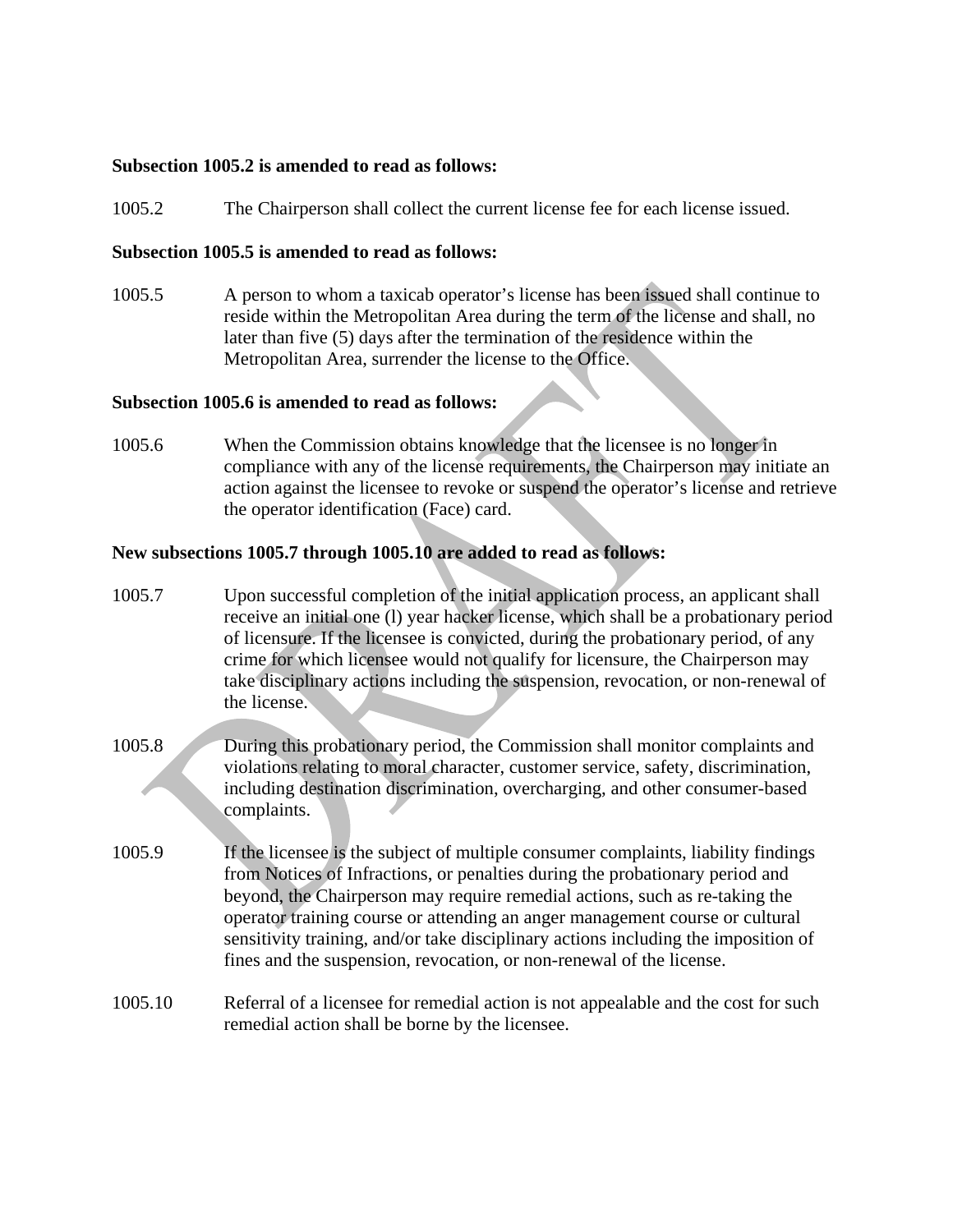#### **Section 1006 is amended to read as follows:**

### **1006 DENIAL OF LICENSE AND REAPPLICATION**.

- 1006.1 An applicant who has been denied a license to operate a public vehicle for hire for reasons other than for failure to complete successfully an examination may file a new application for a license after the expiration of not less than six (6) months after the denial, unless the denial is reversed by the Office of Administrative Hearings.
- 1006.2 If an applicant files an appeal from a denial with the Office of Administrative Hearings and the Chairperson's denial is sustained, or if an operator's license has been suspended or revoked by the Commission and sustained, no new application may be made until the expiration of any waiting, suspension, or revocation period imposed.
- 1006.3 The decision of the Commission shall not be stayed during the pendency of an appeal to the Office of Administrative Hearings, unless the Office of Administrative Hearings issues an order imposing a stay.
- 1006.4 In determining the fitness of an applicant under § 1009 [Not for Hire], the Chairperson shall not take into account the conduct or record of the applicant upon which the waiting period was based. The determination of fitness shall be based on the conduct or the record of the applicant's conduct during and after the waiting period. If the personal conduct during the waiting period satisfies the personal conduct and other requirements of this chapter, the Chairperson may issue a license to the applicant.
- 1006.5 If the Chairperson discovers information not previously known to him or her, which relates to the moral character, fitness, or eligibility of the applicant and was not a part of the record in the proceeding of the Office of Administrative Hearings, the Chairperson may find on the basis of that information, that the moral character, fitness, or eligibility of the applicant is such that it does not justify the issuance of the license and may again deny the issuance of a license. The applicant may appeal this denial to the Office of Administrative Hearings.
- 1006.6 The Chairperson shall establish repeat examinations for applicants who are denied licenses because of failing the qualifying examination under the provisions of § 1004. Repeat examinations shall be scheduled to permit a fair opportunity for applicants to successfully complete the examination. If an applicant fails to pass the examination after three (3) attempts, the applicant must re-take the operator's training course before being allowed to take the examination again.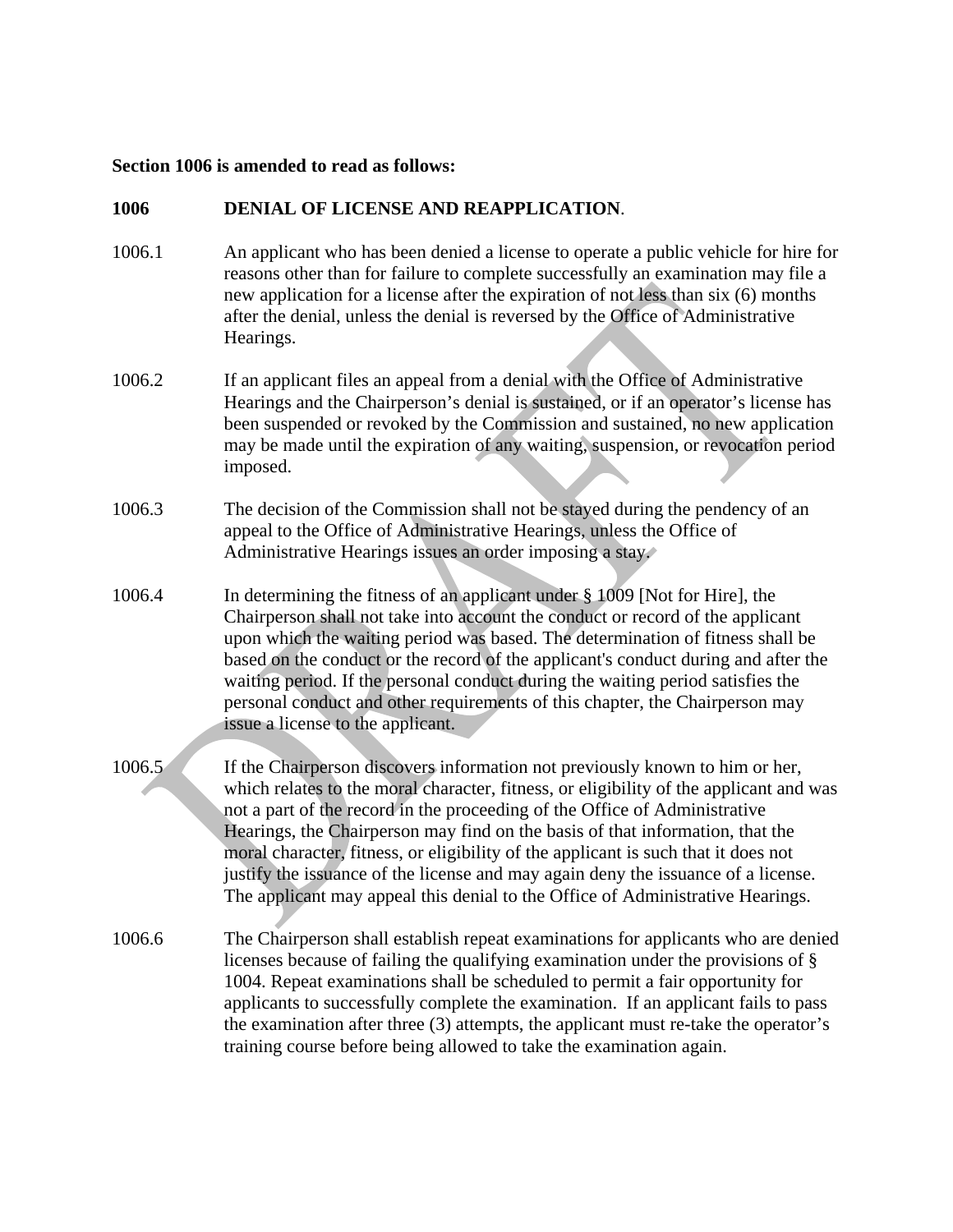### **Section 1007 is amended to read as follows:**

## **1007 LOSS, THEFT, OR DESTRUCTION OF LICENSE**

- 1007.1 In case of the loss, theft, or destruction of a public vehicle operator's or owner's license issued pursuant to the provisions of this chapter, the licensee shall immediately notify the Chairperson and file a report of that loss, theft, or destruction with the police department.
- 1007.2 Upon application made under oath on a form prescribed by the Chairperson, presentation of the official police report, and payment of the prescribed fee, the Chairperson shall issue a duplicate license.

# **Section 1008, LICENSE TO OPERATE AN AMBULANCE, FUNERAL CAR, OR SIGHTSEEING VEHICLE, is repealed.**

**The heading of Section 1009 is amended to read as follows:**

# **Section 1009 SPECIAL LICENSE TO OPERATE "NOT FOR HIRE" PUBLIC VEHICLES**

## **Subsection 1009.1 is amended to read as follows:**

1009.1 The Chairperson, upon application, may issue a special public vehicle operator's identification license to a person otherwise qualified under this chapter for the purpose of operating a public vehicle licensed under this chapter for purposes other than for hire.

## **Subsection 1009.4 is amended to read as follows:**

1009.4 A license issued under this section shall not be valid for the operation of a public vehicle when the vehicle is actually available for hire.

## **Subsection 1009.5 is amended to read as follows:**

1009.5 The vehicle being operated by this type of licensee shall display a sign approved by the Chairperson that bears in capitalized black lettering at least three (3) inches high on a white background the words "NOT FOR HIRE AS TAXI NOR LIMO."

## **Subsection 1009.8 is amended to read as follows:**

1009.8 The Chairperson shall collect the prescribed fee for each license issued to an applicant.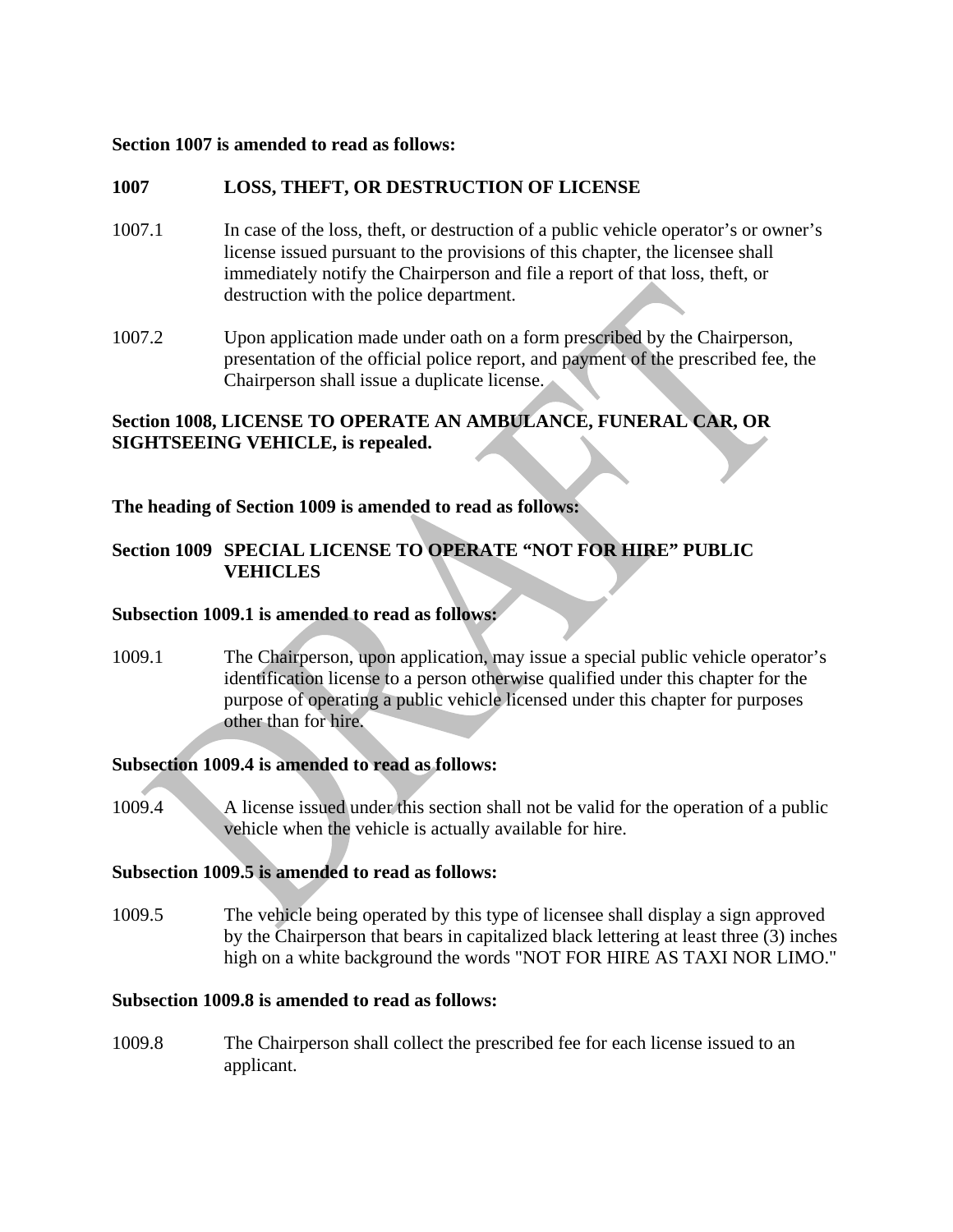#### **Subsection 1009.9 is amended to read as follows:**

1009.9 Each special license issued under this section shall be marked on its face "NOT VALID FOR HIRE AS TAXI OR LIMO."

## **Section 1010, ISSUANCE OF VEHICLE LICENSES TO OWNERS OF PUBLIC VEHICLES FOR HIRE, is amended as follows:**

## **Subsection 1010.7 is amended to read as follows:**

1010.7 Each applicant for an owner's license whose public vehicle is registered in the District shall present evidence that the vehicle has been inspected by the Department of Motor Vehicles and is in compliance with vehicle safety requirements and those vehicle requirements of the District of Columbia Taxicab Commission regulations for the purpose of enforcing the Commission's safety and comfort regulations.

# **Subsection 1010.10 is amended to read as follows:**

1010.10 The Department of Motor Vehicles, acting as agent for the District of Columbia Taxicab Commission, shall inspect taxicabs to ensure compliance with the District of Columbia Taxicab Commission's regulations concerning authorized vehicle type, paint color(s), trade name, insignias, rate and passenger rights signs, meter seals, cruising lights, upholstery condition, and sanitation.

### **Subsection 1010.13 is amended to read as follows:**

1010.13 The Chairperson shall collect the prescribed fee for each license issued to an applicant.

# **Subsection 1011, OWNERS OF SIGHTSEEING BUSES LOCATED OUTSIDE THE DISTRICT, is repealed.**

#### **Section 1012 is amended to read as follows:**

## **1012 ARTICLES LOST AND FOUND IN PUBLIC VEHICLES FOR HIRE**

1012.1 Property found in a public vehicle for hire by an operator of the vehicle shall be reported by the operator to the District of Columbia Taxicab Commission and shall be surrendered to the Chairperson within twenty-four (24) hours.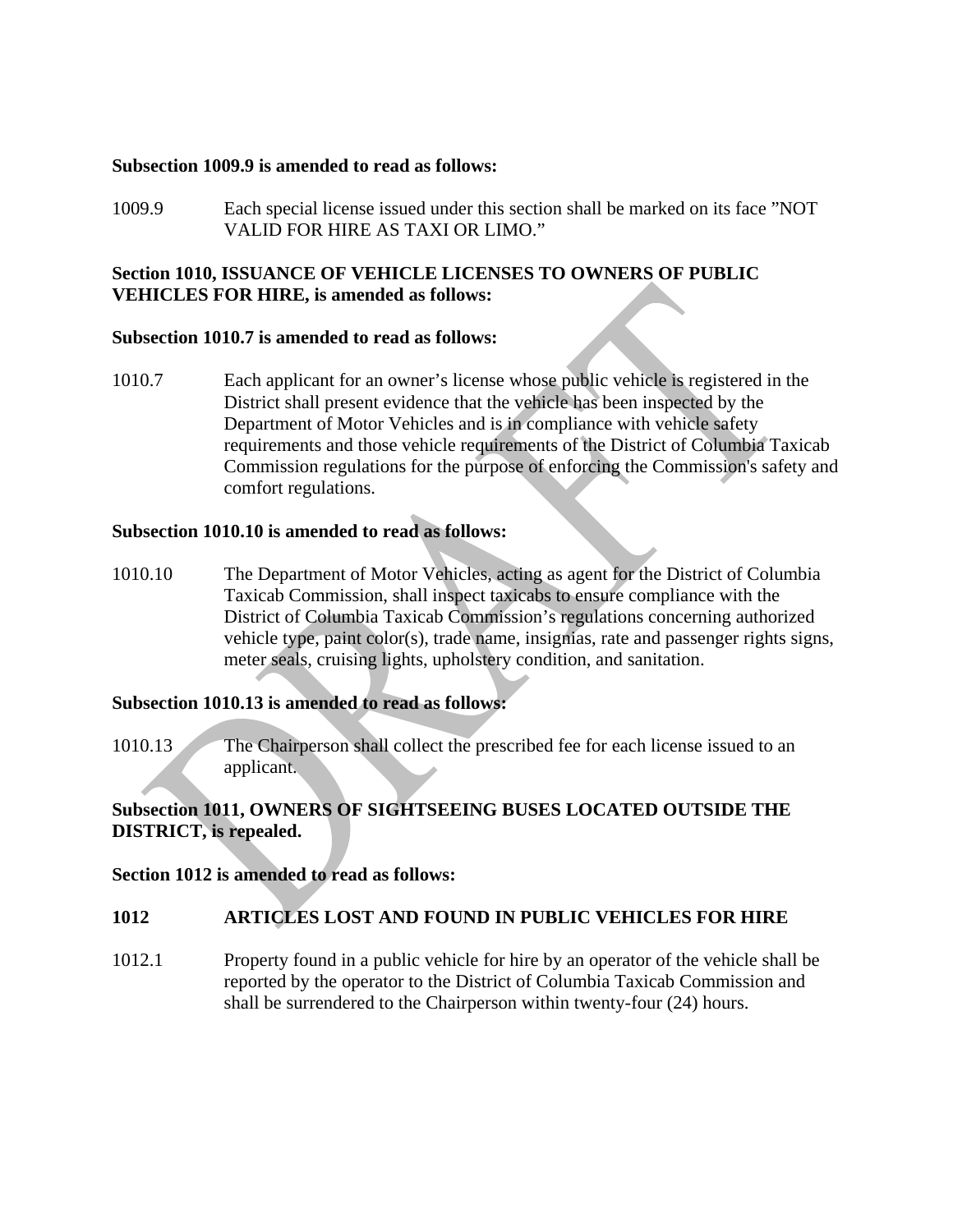- 1012.2 The Chairperson shall establish a repository in the Office of Taxicabs for property found in public vehicles for hire. All found property received by the Commission shall be deposited in the repository.
- 1012.3 The Office shall retain found property for a period of at least ten (10) business days after the property is deposited with the Office. If no claim is made for the property within the ten (10) business day period, the Office shall donate the property to a legally established 501(c) charitable organization, such as a homeless shelter or battered women's shelter, or forward the property to the Property Clerk of the Metropolitan Police Department for proper disposition. However, personal identification documents such as driver's licenses, identification cards, passports, and credits cards will be destroyed.

## **Section 1013 is amended to read as follows:**

# **1013 COMPLAINTS AGAINST OPERATORS OF PUBLIC VEHICLES FOR HIRE**

- 1013.1 A complaint against an operator of a public vehicle for hire shall be filed within thirty (30) days after the event giving rise to the complaint.
- 1013.2 A complaint shall be in writing, shall be signed by the person making the complaint, and shall state the address and telephone number of the complainant. The complaint shall be mailed or hand delivered to the Office of Taxicabs or sent by e-mail or facsimile to the Office of Taxicabs.
- 1013.3 The Chairperson shall, upon receiving a complaint, notify the operator against whom the complaint was made, by first class mail, postage prepaid, or certified mail, return receipt requested, of the nature of the complaint and direct that the operator shall file an answer to the complaint with the Chairperson within ten (10) days after receipt.
- 1013.4 Upon receiving an answer, the Chairperson shall notify the complainant of the contents of the answer. The Chairperson shall review the answer to determine whether the complaint and the answer establish a violation of the Commission's laws, rules, and regulations.
- 1013.5 If the answer is not satisfactory to the complainant, the complainant may request that additional information be requested by the Commission. The Chairperson shall review the request and may, in his or her discretion, request additional information.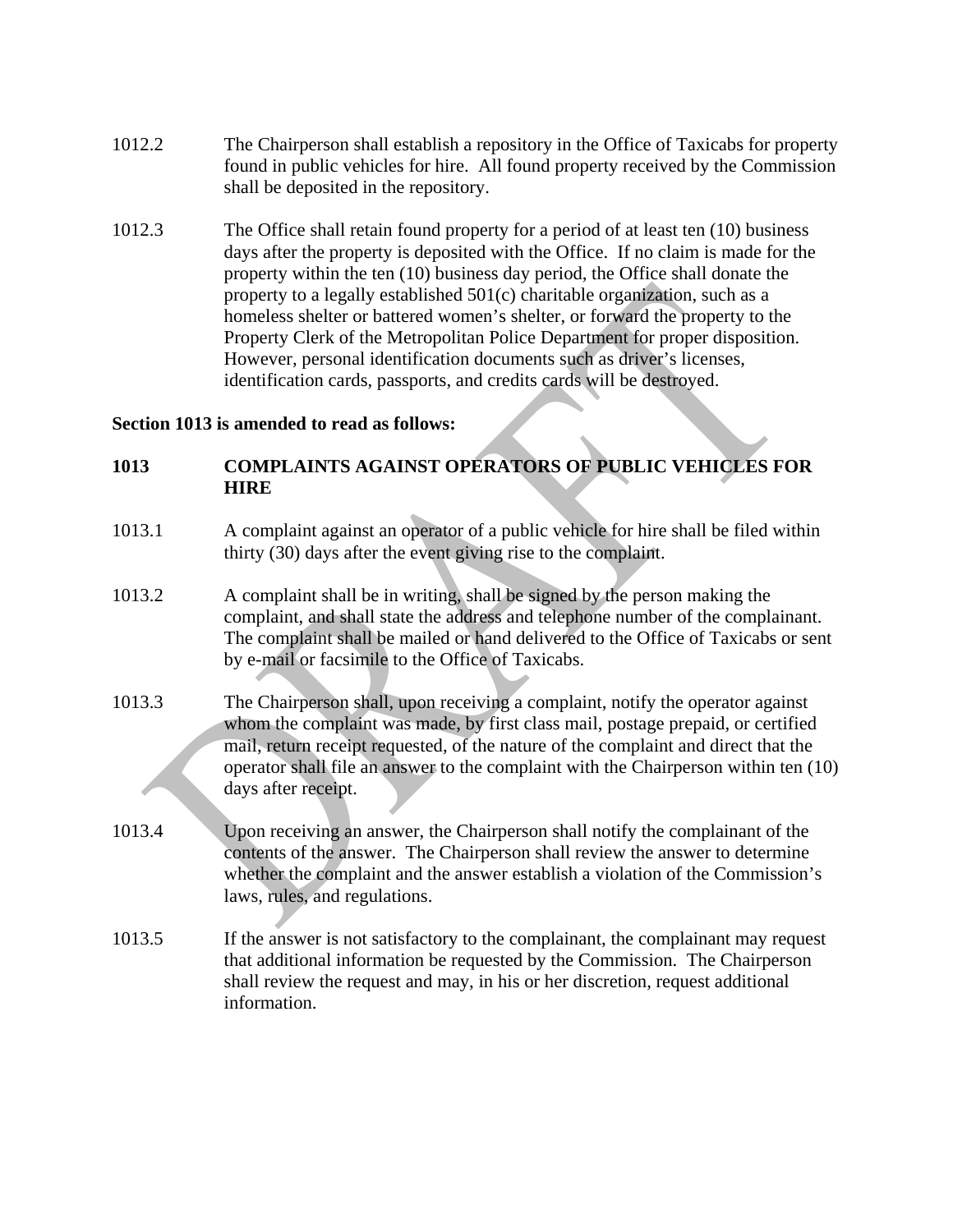- 1013.6 If, after reviewing the complaint, the response, and any other relevant information, the Commission determines that the facts alleged in a complaint are accurate and constitute a violation of a law, rule, or regulation administered by the Commission, the Commission may impose the civil fine authorized by the applicable law, rule, or regulation. If the Commission determines that a suspension or revocation of the operator's license is appropriate, the Commission may itself impose a suspension or revocation or may forward the complaint file to the District of Columbia Office of Administrative Hearings for adjudication of the complaint by the Office of Administrative Hearings. The Office shall also inform the complainant and operator of its action.
- 1013.7 If the Commission determines that the facts alleged in a complaint are not accurate or do not constitute a violation of a law, rule, or regulation administered by the Commission, the complainant and operator shall be notified of the Commission's determination and the reason for the determination.
- 1013.8 Even if the facts alleged in a complaint do not constitute a violation of the law, rules, or regulations administered by the Commission, the Commission may nonetheless mediate the dispute.
- 1013.9 An operator may appeal to the Office of Administrative Hearings a fine imposed by the Commission, or a suspension or revocation of an operator's license. The appeal shall be made in accordance with the rules and procedures of the Office of Administrative Hearings.
- 1013.10 The District of Columbia Office of Administrative Hearings may adjudicate the imposition of a fine, suspension, or revocation for a violation of a law, rule, or regulation relating to any license issued by an agency of the District of Columbia government which permits the operation of a vehicle as a public vehicle for hire, including taxicabs.
- 1013.11 If a complaint is forwarded by the Commission to the Office of Administrative Hearings, a hearing shall be held by Office of Administrative Hearings in accordance with its rules and procedures.
- 1013.12 The Chairperson shall establish and maintain records of all complaints.

# **Section 1014 is amended to read as follows:**

# **1014 RENEWAL OF LICENSE/LATE FEES**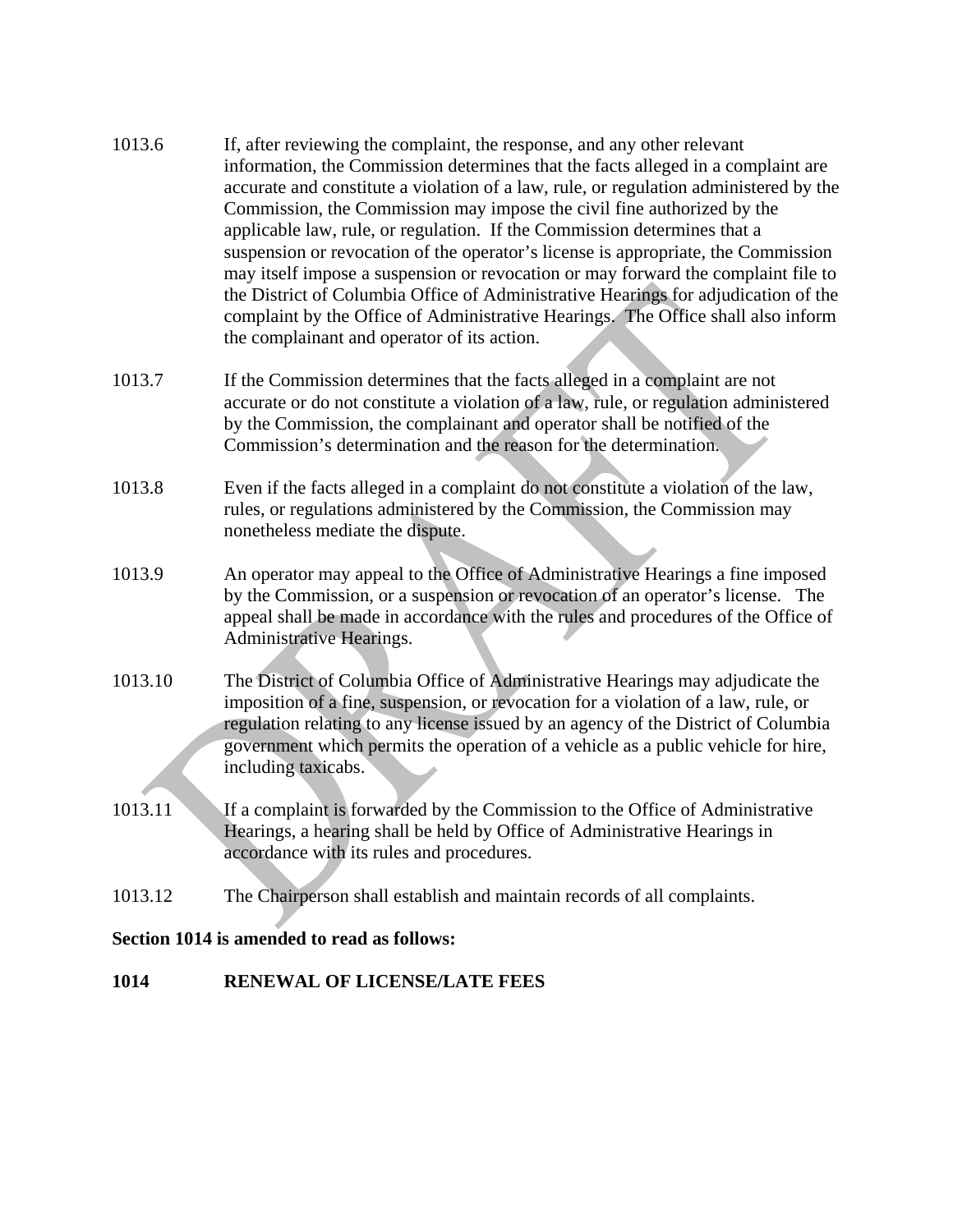| 1014.1 | A licensed operator of a public vehicle for hire may submit an application to<br>renew the license to operate a public vehicle for hire forty-five (45) days before<br>the expiration of the license.                                                                                                                                                                                               |                                                                                                                                                                        |  |
|--------|-----------------------------------------------------------------------------------------------------------------------------------------------------------------------------------------------------------------------------------------------------------------------------------------------------------------------------------------------------------------------------------------------------|------------------------------------------------------------------------------------------------------------------------------------------------------------------------|--|
| 1014.2 | The renewal application shall be made on a form provided by the Chairperson.<br>The form shall provide a list of documentation required by the Commission<br>including, but not limited to, fingerprint/criminal background check application,<br>character references, medical examination form, and residency and citizenship<br>verification documents.                                          |                                                                                                                                                                        |  |
| 1014.3 | If an applicant fails to submit an application to renew the license to operate a<br>public vehicle for hire:                                                                                                                                                                                                                                                                                        |                                                                                                                                                                        |  |
|        | (a)                                                                                                                                                                                                                                                                                                                                                                                                 | Within one $(1)$ to fifteen $(15)$ days after the expiration date of the license,<br>the person shall pay a late penalty of twenty-five dollars $(\$25)$ ;             |  |
|        | (b)                                                                                                                                                                                                                                                                                                                                                                                                 | Within sixteen $(16)$ to thirty $(30)$ days following the expiration date of the<br>license, the person shall pay a late penalty of fifty dollars (\$50); and          |  |
|        | (c)                                                                                                                                                                                                                                                                                                                                                                                                 | Within thirty-one $(31)$ to forty-five $(45)$ days after the expiration date of<br>the license, the person shall pay a late penalty of one hundred dollars<br>(\$100). |  |
| 1014.4 | If an applicant fails to submit an application to renew the license to operate a<br>public vehicle for hire within forty-five (45) days after the expiration date of the<br>license, the person shall pay a late penalty of one hundred fifty dollars (\$150) and<br>shall be required to take and successfully complete the operator training course<br>before being eligible for license renewal. |                                                                                                                                                                        |  |
| 1014.5 | If a person fails to submit an application to renew the license to operate a public<br>vehicle for hire within one (1) year after the expiration date of the license, the<br>person shall be required to apply for a new license to operate a public vehicle for<br>hire pursuant to the provisions of this chapter.                                                                                |                                                                                                                                                                        |  |
|        |                                                                                                                                                                                                                                                                                                                                                                                                     | Section 1015 is amended to read as follows:                                                                                                                            |  |

# **1015 REFRESHER TRAINING REQUIRED FOR TAXICAB OPERATORS.**

1015.1 All taxicab operators filing a renewal application for an identification (Face) card shall complete an operator re-training course when offered by the Commission. A notice shall be published by the Commission when the retraining course is being offered and required.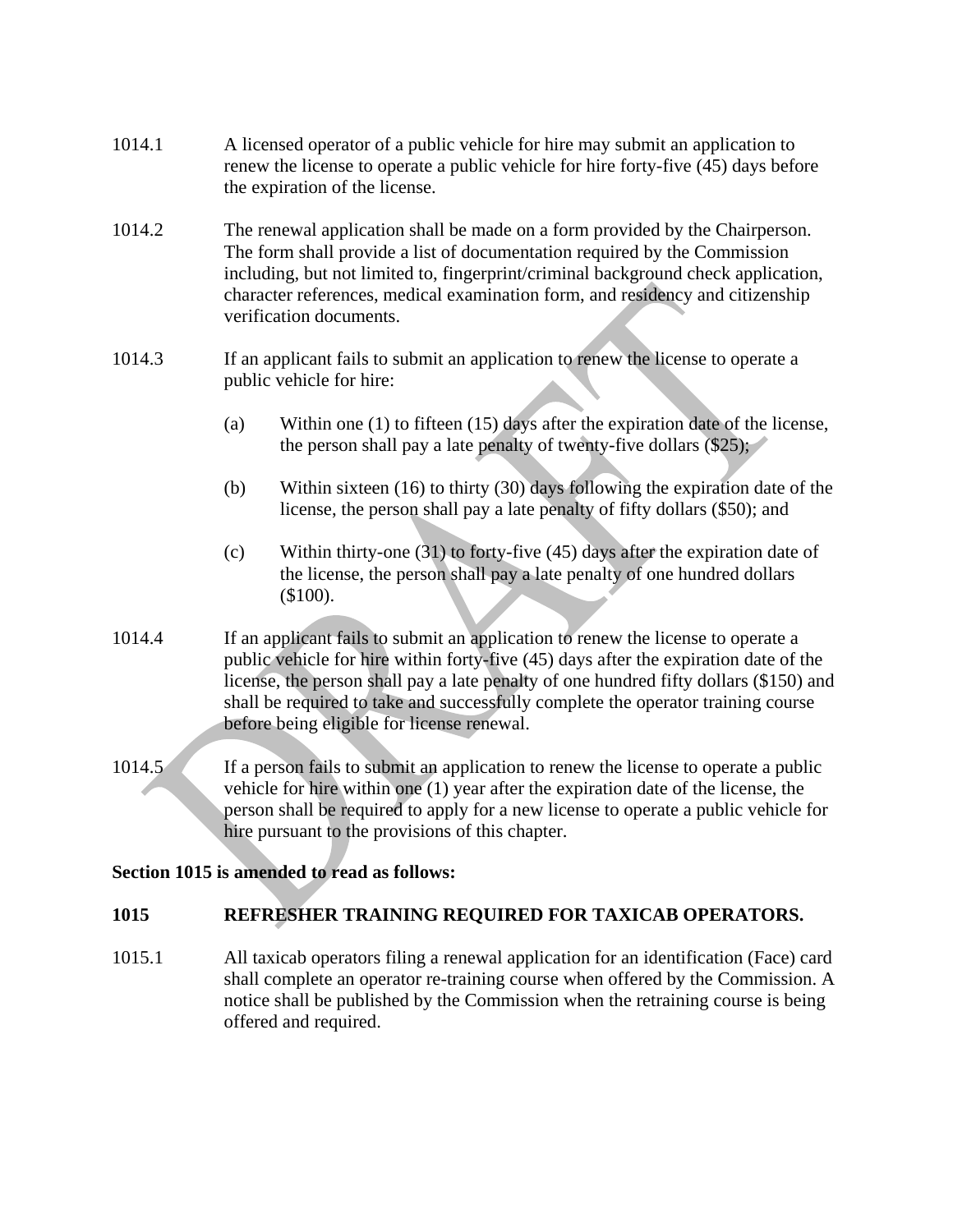- 1015.2 The operator refresher course shall consist of all statutorily required topics including, but not limited to, the following:
	- (a) Business practices, including general management principles, records management, and bookkeeping;
	- (b) Public relations and marketing skills, customer service, cultural sensitivity, and disability accommodation;
	- (c) District of Columbia geography with emphasis on the location of all streets and avenues, government buildings, and tourist sites;
	- (d) Compliance with local, state, and federal income regulations and filing requirements; and
	- (e) Local public vehicle for hire regulations.

Section 1016 is amended to read as follows:

# **1016 SPECIAL EVENT VEHICLE FORHIRE PERMIT**

- 1016.1 The Office of Taxicabs may issue a special event vehicle for hire permit that authorizes a limousine or sedan licensed in another jurisdiction as a public vehicle for hire, to operate for hire in the District of Columbia for a period of not more than thirty (30) days during a particular special event. Only a vehicle properly registered as a public vehicle for hire in another jurisdiction is eligible for a special event vehicle for hire permit.
- 1016.2 Each person applying for a special event vehicle for hire permit shall file an application with the Office on a form provided by the Office. The application shall include, but need not be limited to, the following:
	- (a) The name, address, and telephone number of the applicant or registered owner of the vehicle;
	- (b) The make, model, year, and vehicle identification number;
	- (c) The jurisdiction where the vehicle is registered, registration number, expiration date of the registration, and license plate number; and
	- (d) The name and date of the special event for which the special event vehicle for hire permit is requested.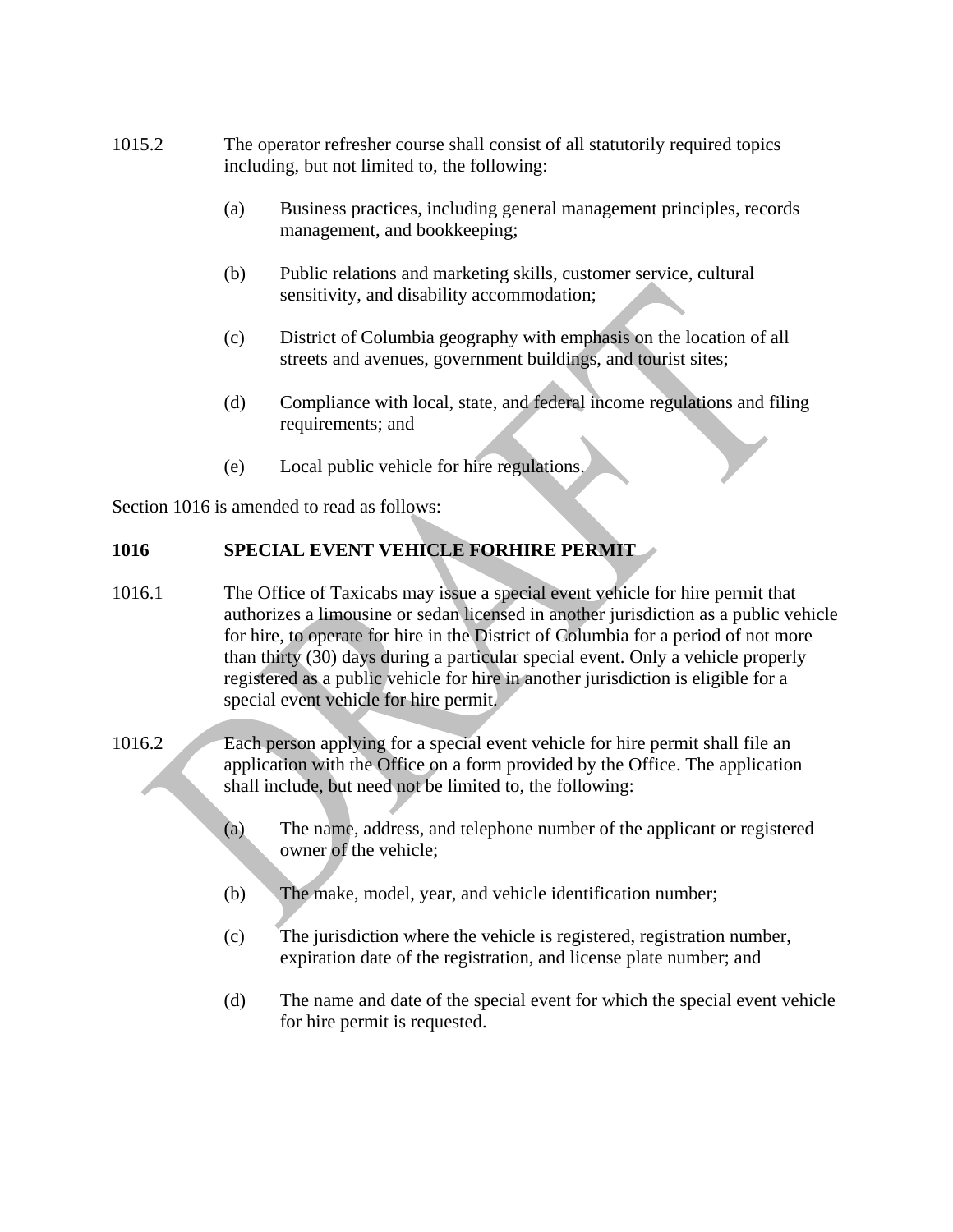- 1016.3 A special event vehicle for hire permit issued pursuant to this section shall contain:
	- (a) The name of the permit holder;
	- (b) The date of issuance and the date of expiration of the permit;
	- (c) The name of the special event for which the permit is issued;
	- (d) The name of the owner of the vehicle;
	- (e) The make, model, and year of the vehicle;
	- (f) Vehicle identification number;
	- (g) The license plate number of the vehicle; and
	- (h) The jurisdiction where the vehicle is registered.
- 1016.4 A vehicle for which a special event vehicle for hire permit is issued may only be operated for hire in the District by a person who possesses a valid public vehicle for hire operator's identification card issued by the Commission or another jurisdiction.
- 1016.5 An application for a special event vehicle for hire permit shall pay the prescribed fee for the permit.
- 1016.6 A person who violates the provisions of this section shall be subject to a civil fine for operating a public vehicle for hire without a vehicle license.

## **A new Section 1017 is added to read as follows:**

# **1017 PENALTY**

- 1017.1 A violation of this chapter shall be subject to:
	- (a) The fine or penalty set forth in § 825 of this title or in this chapter; provided, for a violation for which a fine or penalty is not listed, the fine shall be one hundred dollars (\$100);
	- (b) Impoundment of the vehicle pursuant to the provisions of the Taxicab and Passenger Vehicle for Hire Impoundment Act of 1992, effective March 16, 1993 (D.C. Law 9-199; D.C. Official Code § 50 -331)(2001);